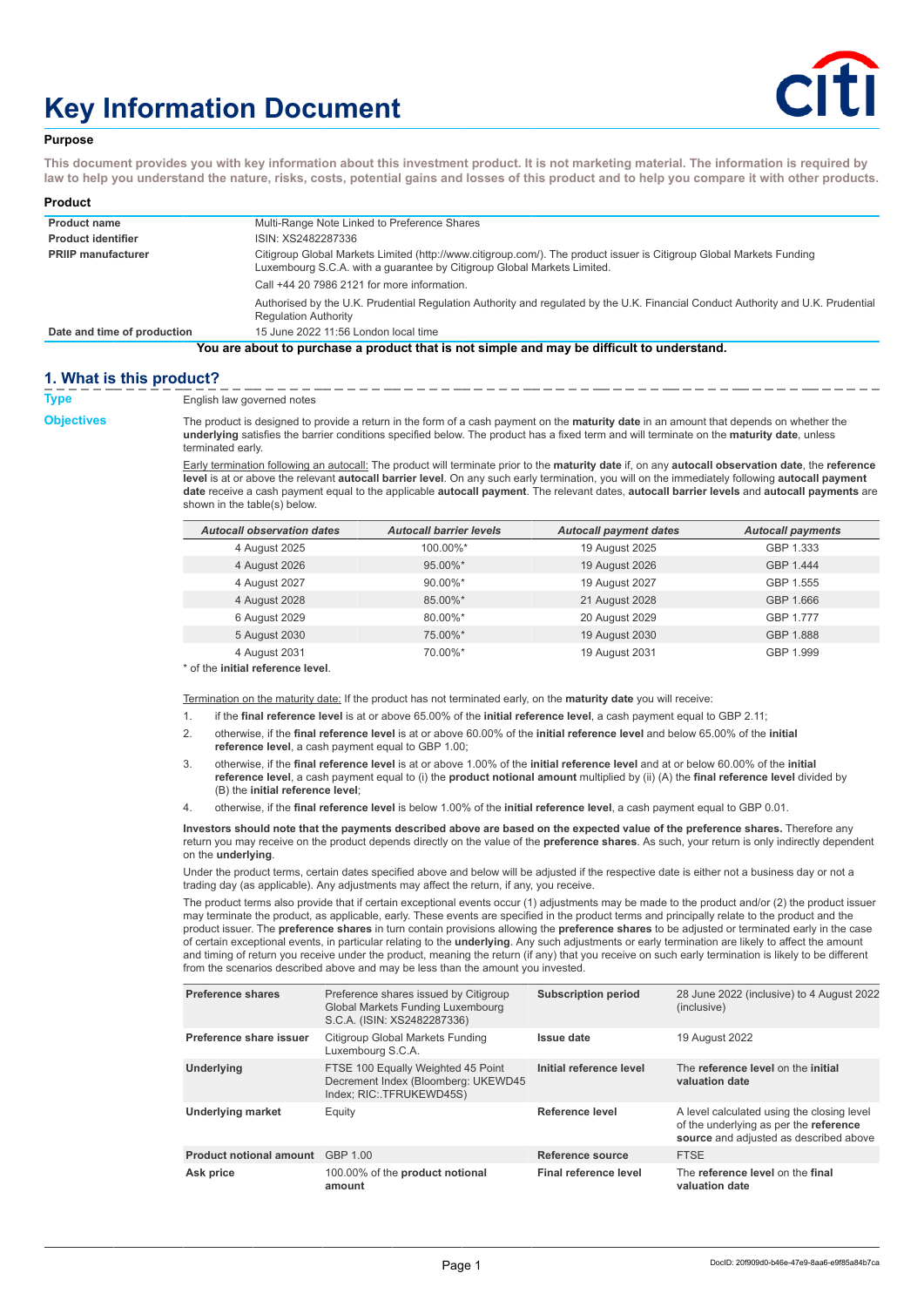| <b>Issue price</b>      | 100.00% of the <b>product notional</b><br>amount | Initial valuation date      | 4 August 2022  |
|-------------------------|--------------------------------------------------|-----------------------------|----------------|
| <b>Product currency</b> | Pound Sterling (GBP)                             | <b>Final valuation date</b> | 4 August 2032  |
| Underlying currency     | <b>GBP</b>                                       | Maturity date / term        | 19 August 2032 |

**Intended retail investor** The product is intended to be offered to retail investors who fulfil all of the criteria below:

- they have the ability to make an informed investment decision through sufficient knowledge and understanding of the product and its specific risks and rewards, either independently or through professional advice, and they may have experience of investing in and/or holding a number of similar products providing a similar market exposure;
- 2. they seek income and/or capital growth, expect the movement in the underlying to perform in a way that generates a favourable return, have an investment horizon of the recommended holding period specified below and understand that the product may terminate early;
- 3. they accept the risk that the issuer or guarantor could fail to pay or perform its obligations under the product and they are able to bear a total loss of their investment; and
- 4. they are willing to accept a level of risk to achieve potential returns that is consistent with the summary risk indicator shown below. The product is not intended to be offered to retail clients who do not fulfil these criteria.

# **2. What are the risks and what could I get in return?**





**Lower risk Higher risk**

**The risk indicator assumes you keep the product for 10 years. The actual risk can vary significantly if you cash in at an early stage and you may get back less. You may not be able to sell your product easily or may have to sell at a price that significantly impacts on how much you get back.**

The summary risk indicator is a guide to the level of risk of this product compared to other products. It shows how likely it is that the product will lose money because of movements in the markets or because we are not able to pay you.

We have classified this product as 6 out of 7, which is the second-highest risk class. This rates the potential losses from future performance at a high level, and poor market conditions are very unlikely to impact our capacity to pay you.

**To the extent the currency of the country in which you purchase this product or your account currency differs from the product currency, please be aware of currency risk. You will receive payments in a different currency so the final return you will get depends on the exchange rate between the two currencies. This risk is not considered in the indicator shown above.**

For detailed information about all risks relating to the product please refer to the risk sections of the prospectus and any supplements thereto as specified in the section "7. Other relevant information" below.

**Performance scenarios Market developments in the future cannot be accurately predicted. The scenarios shown are only an indication of some of the possible outcomes based on recent returns. Actual returns could be lower.**

| <b>Investment: GBP 10,000</b> |  |  |
|-------------------------------|--|--|
|-------------------------------|--|--|

*Scenarios 1 year 5 years 10 years*

|                            |                                        |               |               | (Recommended<br>holding period) |
|----------------------------|----------------------------------------|---------------|---------------|---------------------------------|
| <b>Stress scenario</b>     | What you might get back<br>after costs | GBP 3.455.49  | GBP 458.57    | GBP 100.00                      |
|                            | Average return each year               | $-65.45%$     | $-46.01%$     | $-36.90%$                       |
| Unfavourable scenario      | What you might get back<br>after costs | GBP 4.794.56  | GBP 1.594.84  | GBP 100.00                      |
|                            | Average return each year               | $-52.05%$     | $-30.73%$     | $-36.90\%$                      |
| <b>Moderate scenario</b>   | What you might get back<br>after costs | GBP 8.388.11  | GBP 9.391.66  | GBP 13.330.00*                  |
|                            | Average return each year               | $-16.12\%$    | $-1.25%$      | 2.92%                           |
| <b>Favourable scenario</b> | What you might get back<br>after costs | GBP 11.157.53 | GBP 14.051.65 | GBP 16.660.00**                 |
|                            | Average return each year               | 11.58%        | 7.04%         | 5.24%                           |

\* This scenario assumes that the product early terminates in August 2025 and you do not reinvest the proceeds.

\*\* This scenario assumes that the product early terminates in August 2028 and you do not reinvest the proceeds.

This table shows the money you could get back over the next 10 years under different scenarios, assuming that you invest GBP 10,000.

The scenarios shown illustrate how your investment could perform. You can compare them with the scenarios of other products. The scenarios presented are an estimate of future performance based on evidence from the past on how the value of this investment varies, and are not an exact indicator. What you get will vary depending on how the market performs and how long you keep the product. The stress scenario shows what you might get back in extreme market circumstances, and it does not take into account the situation where we are not able to pay you. In addition, you should note that the results shown for the intermediate holding periods do not reflect estimates of the product's future value. You should therefore not base your investment decision on the results shown for these interim holding periods.

The figures shown include all the costs of the product itself, but may not include all the costs that you pay to your advisor or distributor. The figures do not take into account your personal tax situation, which may also affect how much you get back.

# **3. What happens if the manufacturer is unable to pay out?**

You are exposed to the risk that the issuer or guarantor might be unable to meet its obligations in connection with the product for instance in the event of bankruptcy or an official directive for resolution action. This may materially adversely affect the value of the product and could lead to you losing some or all of your investment in the product. The product is not a deposit and as such is not covered by any deposit protection scheme.